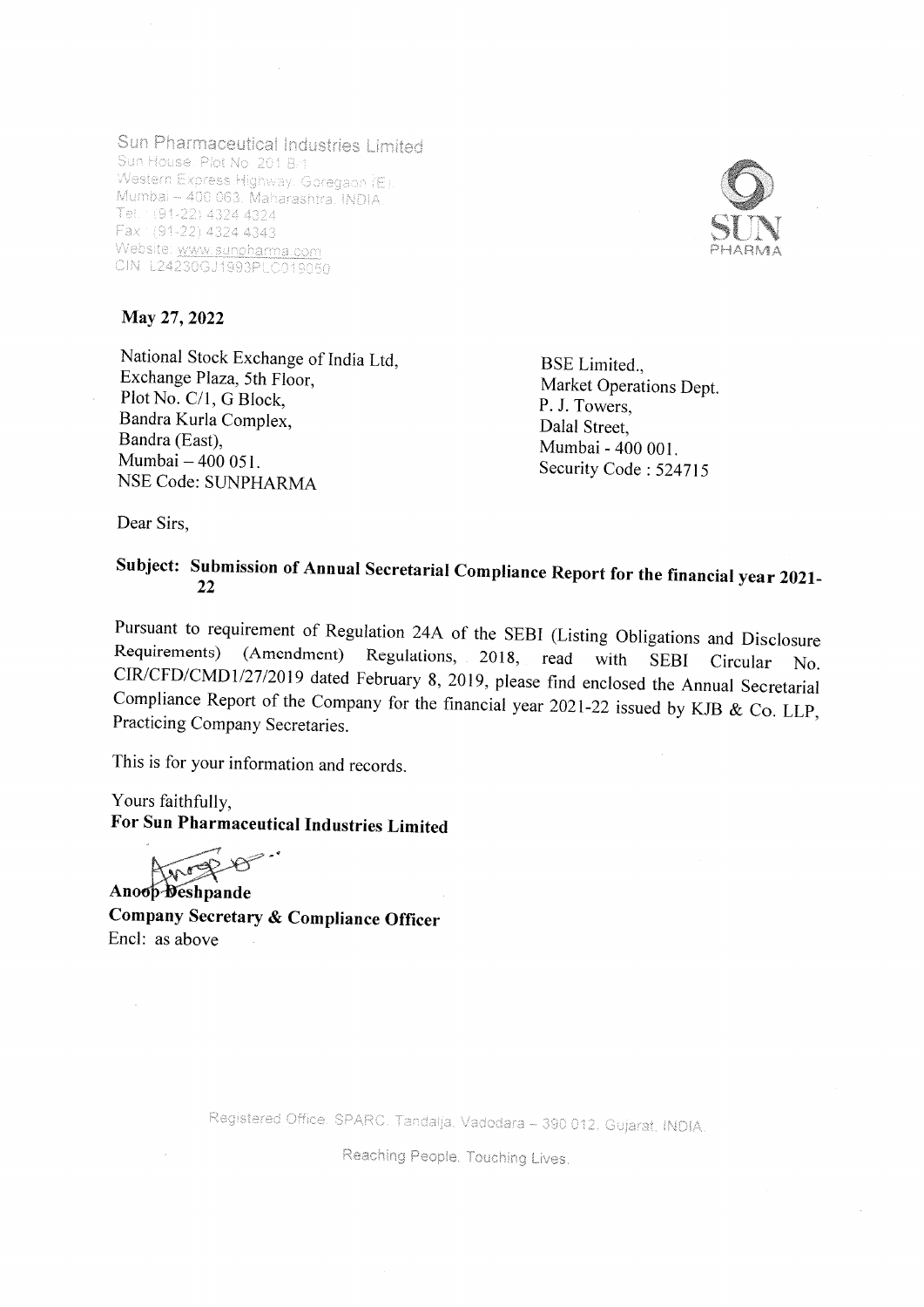## **KJB &CO LLP COMPANY SEC RETA RIES**

## **Secretarial compliance report of Sun Pharmaceutical Industries Limited**  for the year ended 31<sup>st</sup> March 2022

We, KJB & CO LLP, Practising Company Secretaries, have examined:

- a) all the documents and records made available to us and explanation provided by Sun Pharmaceutical Industries Limited **("the listed entity"),**
- b) the filings/ submissions made by the listed entity to the stock exchanges,
- c) website of the listed entity,
- d) any other document/ filing, as may be relevant, which has been relied upon to make this cettification,

for the year ended 31<sup>st</sup> March 2022 ("Review Period") in respect of compliance with the provisions of:

- a) the Securities and Exchange Board of India Act, 1992 ("SEBI Act") and the Regulations, circulars, guidelines issued thereunder; and
- b) the Securities Contracts (Regulation) Act, 1956 ("SCRA"), rules made thereunder and the Regulations, circulars, guidelines issued thereunder by the Securities and Exchange Board of India ("SEBI");

The specific Regulations, whose provisions and the circulars/ guidelines issued thereunder, have been examined, include:-

- a) Securities and Exchange Board of India (Listing Obligations and Disclosure Requirements) Regulations, 2015;
- b) Securities and Exchange Board of India (Prohibition of Insider Trading) Regulations, 20 15;
- c) Securities and Exchange Board of India (Substantial Acquisition of Shares and Takeovers) Regulations, 2011;
- d) Securities and Exchange Board of India (Buyback of Securities) Regulations, 2018 **Not applicable to the Company for the period under review;**
- e) Securities and Exchange Board of India (Share Based Employee Benefits) Regulations, 2014- **Not applicable to the Company for the period under review;**
- f) Securities and Exchange Board of India (Issue of Capital and Disclosure Requirements) Regulations, 2018- **Not applicable to the Company for the period under review;**
- g) Securities and Exchange Board of India (Issue and Listing of Debt Securities) Regulations, 2008- **Not applicable to the Company for the period under review;**
- h) Securities and Exchange Board of India (Issue and Listing of Non-Convertible and Redeemable Preference Shares) Regulations, 2013 - Not applicable to the Company for the period under **review;**

and circulars/ guidelines issued thereunder; and based on the above examination, we hereby report that, during the Review Period:

a) The listed entity has complied with the provisions of the above regulations and circulars/ guidelines issued thereunder.

B/105, 1st Floor, Sahayog Building Above Central Bank of India, S. V. Road, Kandivali (West), Mumbai - 400 067.

T: +91 22 35121058 E: info@kjbllp.com Website: www.kjbllp.com LLPIN: AAM-3002